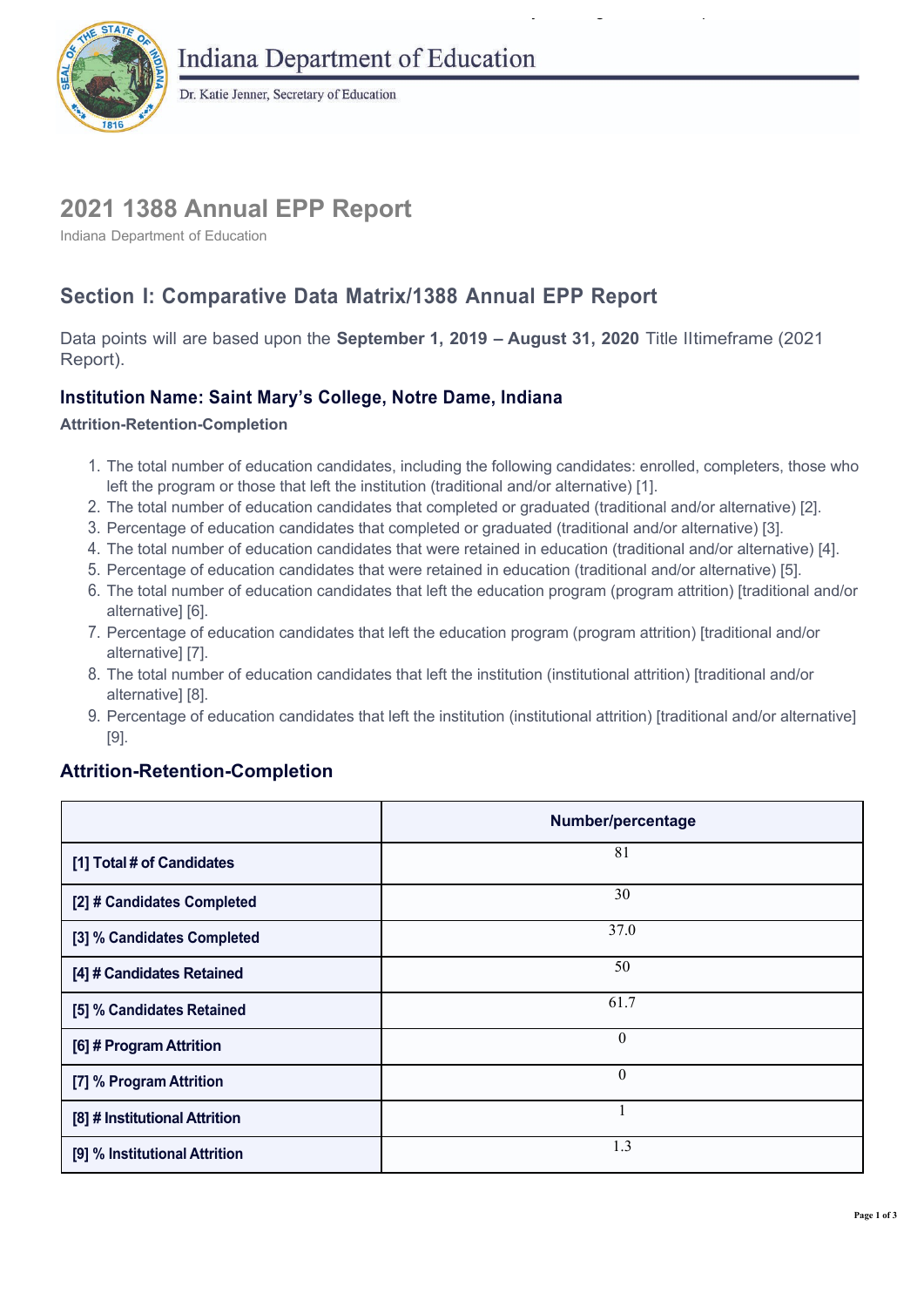#### **EPP Candidate Selection**

 1. Minimum overall GPA required for entry into a traditional program, includes both admitted candidates and program completers in any program leading to initial instructional licensure [10].

 $\mathcal{L}$  g product the product  $\mathcal{L}$ 

- completers in any program leading to initial instructional licensure [11]. 2. Minimum overall GPA required for entry into an alternative, includes both admitted candidates and program
- 3. The average overall GPA of admitted teacher candidates to a traditional program, including admitted candidates and program completers in any program leading to initial instructional licensure [12].
- candidates and program completers in any program leading to initial instructional licensure [13]. 4. The average overall GPA of admitted teacher candidates to an alternative program, including admitted

#### **EPP Candidate Selection**

|                                                            | <b>Minimum GPA</b> |
|------------------------------------------------------------|--------------------|
| [1] Minimum GPA Entry-Traditional                          | 2.75               |
| [2] Minimum GPA Entry-Alternative                          | NA                 |
| [3] Average GPA Admitted Candidates-<br><b>Traditional</b> | 3.49               |
| [4] Average GPA Admitted Candidates-<br><b>Alternative</b> | NA                 |

#### **Completer GPA**

 **Provide the number of teacher candidates in each content area who complete the teacher preparation program during the year, disaggregated by ranges of cumulative grade point averages. Note: No need to enter "0" for any unused boxes.** 

#### **Completer GPA**

|                                                        | $3.00 - 4.00$ | $2.50 - 2.99$ | $2.00 - 2.49$ | $0.01 - 1.99$ |
|--------------------------------------------------------|---------------|---------------|---------------|---------------|
| <b>Elementary</b><br>Generalist (K-6)                  | 23            |               |               |               |
| <b>Exceptional Needs -</b><br><b>Mild Intervention</b> |               |               |               |               |

 *categorized by GPA due to the fact that small population sizes could allow for individuals and their In keeping with the Family Educational Rights and Privacy Act (FERPA), completers listed below are not respective GPAs to be identified.* 

| Fine Arts -<br><b>Instrumental and</b><br><b>General Music</b> |                |
|----------------------------------------------------------------|----------------|
| <b>Fine Arts - Visual</b><br><b>Arts</b>                       |                |
| <b>Fine Arts - Vocal and</b><br><b>General Music</b>           |                |
| <b>Language Arts</b><br>(including speech)<br>$(5-12)$         | $\overline{2}$ |
| <b>Mathematics (5-12)</b>                                      |                |
| <b>Reading</b>                                                 | 3              |
| <b>Science - Chemistry</b><br>$(5-12)$                         |                |